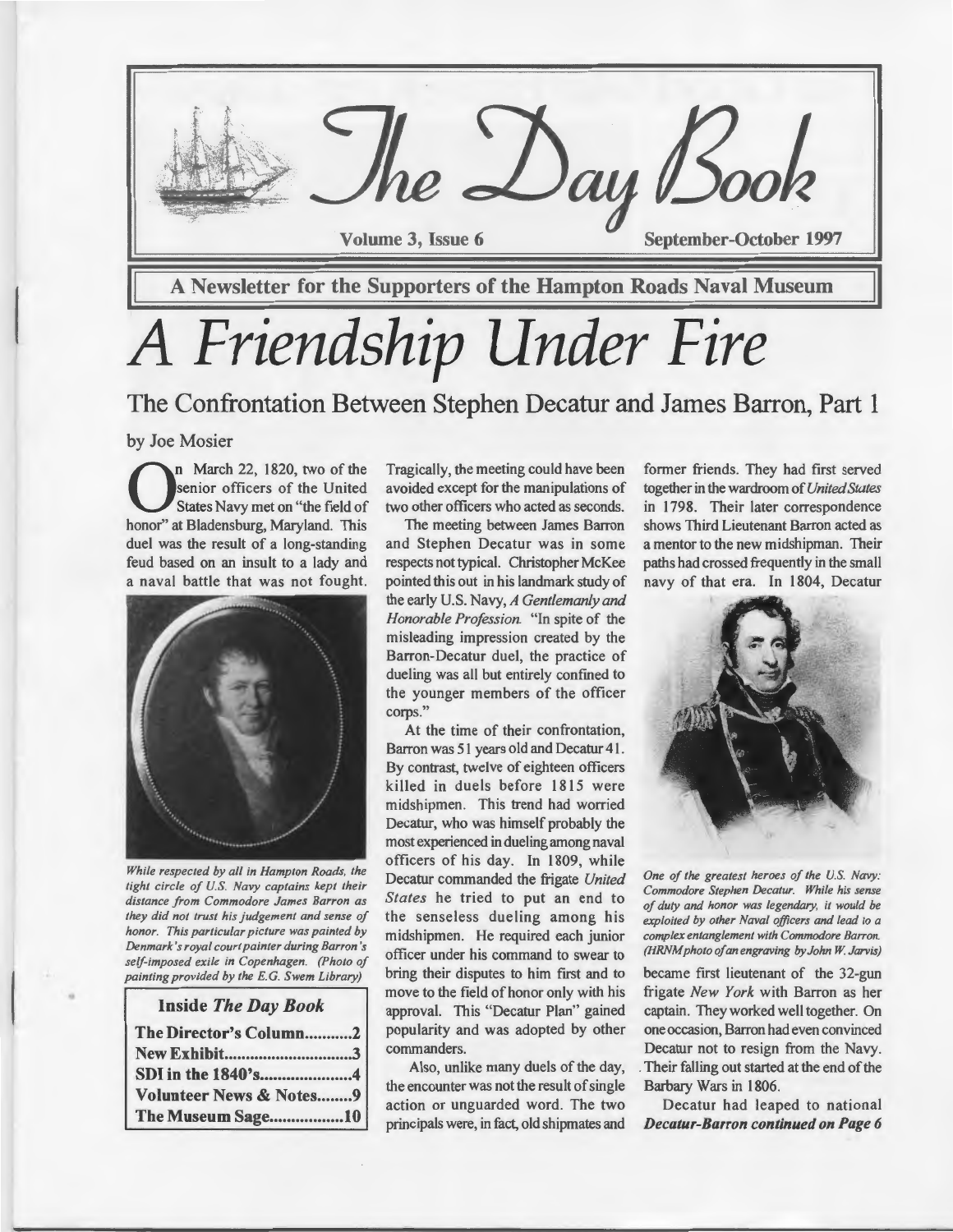### The Good Old Days: Were They?

### The Director's Column

by Becky Poulliot

n September 23, the museum<br>will be hosting the last of<br>its Scuttlebutt summer will be hosting the last of Scuttlebutt summer conversations under the Nauticus pavilion at 3:00 p.m. This summer series of get togethers has covered a wide range of topics: from the Civil War Peninsula Campaign, to the evo lution of ship technology, to collecting Civil War Memorabilia. Many thanks to HRNM docents Ralph Preston and Bob Comet and HRNM staff member Gordon Calhoun for sharing their knowledge. Low key in nature, these presentations provide an opportunity for sharing information.

The last Scuttlebutt will focus on the city of Norfolk during the 1940's. There has been a raging debate among the volunteers and museum visitors, many of whom grew up in Norfolk, on how the citizens of Norfolk accepted the huge influx of sailors and civilian workers during World War II. Was Norfolk's notoriety deserved? How did the locals and the sailors interact? I



*HRNM docent Ralph Preston shows the First Lady of Virginia, Susan Allen, and her children, around the museum. Mrs. Allen was in the Hampton Roads area to promote the Time Traveler's history initiative. (Photo by Bob Matteson)* 

am developing a presentation and encourage anyone with stories about downtown Norfolk and the Naval Base during the war, to join in a roundtable discussion. Bring photographs or memorabilia if you have them.

Volunteers! Please be on the lookout for a mailing concerning our



#### About *The Day Book*

*The* Day *Book* is an authorized publication ofthe Hampton Roads Naval Museum (HRNM). Its contents do not necessarily reflect the official view of the U.S. Government, the Department of Defense, the U.S. Navy or the U.S. Marine Corps and do not imply endorsement thereof. The HRNM is a museum dedicated to the study of 220 years of naval history in the Hampton Roads region. The museum is open Mondays from 9 am. to 4 p.m. and Tuesday through Sunday from 10 a.m. to 5 p.m. Admission is free.

The Day *Book's* purpose is to educate and inform readers on historical topics and museum related events. It is written by the staff and volunteers of the museum. The newsletter takes its name from a 19th century Norfolk newspaper.

•

Questions or comments can be directed to the Hampton Roads Naval Museum editor. *The Day Book* can be reached at (757) 322-2993, by fax at (757) 445-1867, or write The Day *Book,* Hampton Roads Naval Museum, One Waterside Drive, Suite 248, Norfolk, VA 23510-1607. The museum can be found on the World Wide Web at http://naval-station.norfolk.va.us/ navy.htrnl. *The Day Book* is published bi-monthly with a circulation of 1,200.

*Director Becky Poulliot Curator Joe Judge Education Specialist Bob Matteson Exhibits Specialist Marta Nelson Museum Technician Ofelia Elbo HRNM 0/C/Asst. Curator Lt. Tom Whalen HRNM LPO/TPU Admin. YN I (SW) Brad Saltzman Editor of* The Day Book *Gordon Calhoun Director, HRNHF Maj.Gen.Dennis Murphy, USMC (Ret)* 

next docent meeting. Plans call for the meeting to be held September 19 at 10 a.m. at the second floor conference room in Nauticus. Rich Conti, interim director of the Center, will be on-hand to answer any questions you may have. He has expressed his appreciation for our volunteer program and wants to be of assistance. If you have anything you wish to discuss, here is your opportunity. Other topics of discussion include the docent awards system, our trip to Annapolis, and the 1998 educational programs.

We have finished with the summer tourist rush and now it is back to school. It was a successful summer in terms of the number of children's group tours and military ceremonies held. We enjoyed participating in the Time Travelers Program tor children. Our scavenger hunt was quite popular. We even had a chance to try it out on the First Lady of Virginia, Susan Allen, when she dropped in for a visit.

So now back to school and the field trips. We're ready.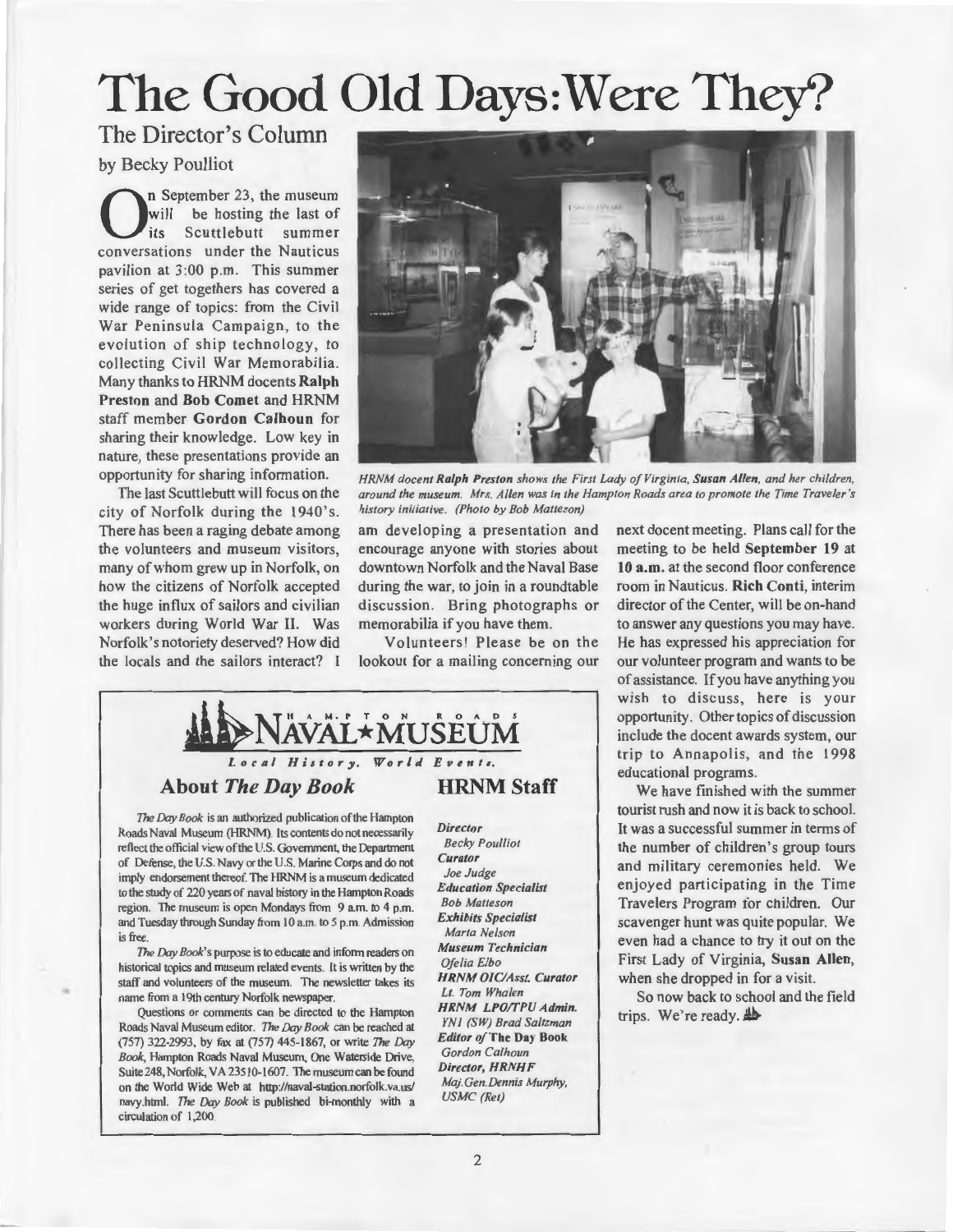## **Museum to Open Exhibit on Animals and the U.S. Navy**<br> **For those of us who have worked or** Naval Museum will open a new exhibit months just outside of the museum's

For those of us who have worked or<br>
those a stories to tell. Animals and the United States Navy." in the works, in co-operation with the<br>
Health the Hampton Boods Naval Heinz, photographs and artifects this Virginia Zoo a Well, the Hampton Roads Naval Using photographs and artifacts, this Virginia Zoo, a day where visitors will Museum has a few of its own. These exhibit will look at the wide variety of be able to meet up close and live some Museum has a few of its own. These exhibit will look at the wide variety of be able to meet up close and live some of stories though are not about your normal roles that animals have performed in the the animals portrayed stories though are not about your normal

been around the Navy, we have entitled "The Sailor's Best Friend: permanet gallery. The museum also has thousands of sea stories to tell. Animals and the United States Navy." in the works, in co-operation with the Animals and the United States Navy." in the works, in co-operation with the Using photographs and artifacts, this Virginia Zoo, a day where visitors will



*See animals on parade starting November 3. Shown here are the instructors and their feline mascot from the Naval Signal School at the Norfolk Naval Base, 1920. Exhibit artifacts include the blanket of Bill the Goat, the mascot of the U.S Naval Academy. (HRNM photo)* 

everyday sailors. These are stories are service of our country. Never before has about animals, and we do not mean this particular subject been given such rowdy bluejackets! We are talking about detailed attention. dogs, cats, monkeys, kukoo birds, lions, The exhibit will cover four major tigers, and whole lot of other creatures. areas: working animals, mascots and pets,



"I DON'T CARE IF THEY DID FOLLOW YOU HOME, YOU CAN'T KEEP THEM!

•

*Artifacts and cartoons of a boxer named Yokusan, mascot of USS* Kawishiwi *(A0-146) and USS* Shangri La *(CV-38), will be on display as part of the museum 's tribute to Navy animals. (HRNM photo of a 1954 cartoon by Berrisford)* 

On November 3, the Hampton Roads sea stories of ships overrun with animals that turned U.S. Navy ships into modern day Noah's Arks, and how animals have

> "The Sailor's Best Friend: Animals and the United States Navy," a new temporary exhibit, opens November 3. Admission to the exhibit is free.

served as symbols of bravery and honor.

Some of the artifacts to be included in the exhibit are a blanket worn by Bill IX, the mascot of the U.S. Naval Academy in the 1930's, cartoons and items belonging to a beloved boxer dog mascot named Yokusan, and items used by the Navy's Military Working Dog to train their dogs.

This exhibit is scheduled to run for six



*Not every animal in the Navy was of the common variety. Shown here is a Black-faced Cuckoo and a New Zealand Cuckoo. Both of these birds were discovered in the South Pacific by the Wilkes Expedition in 1840.*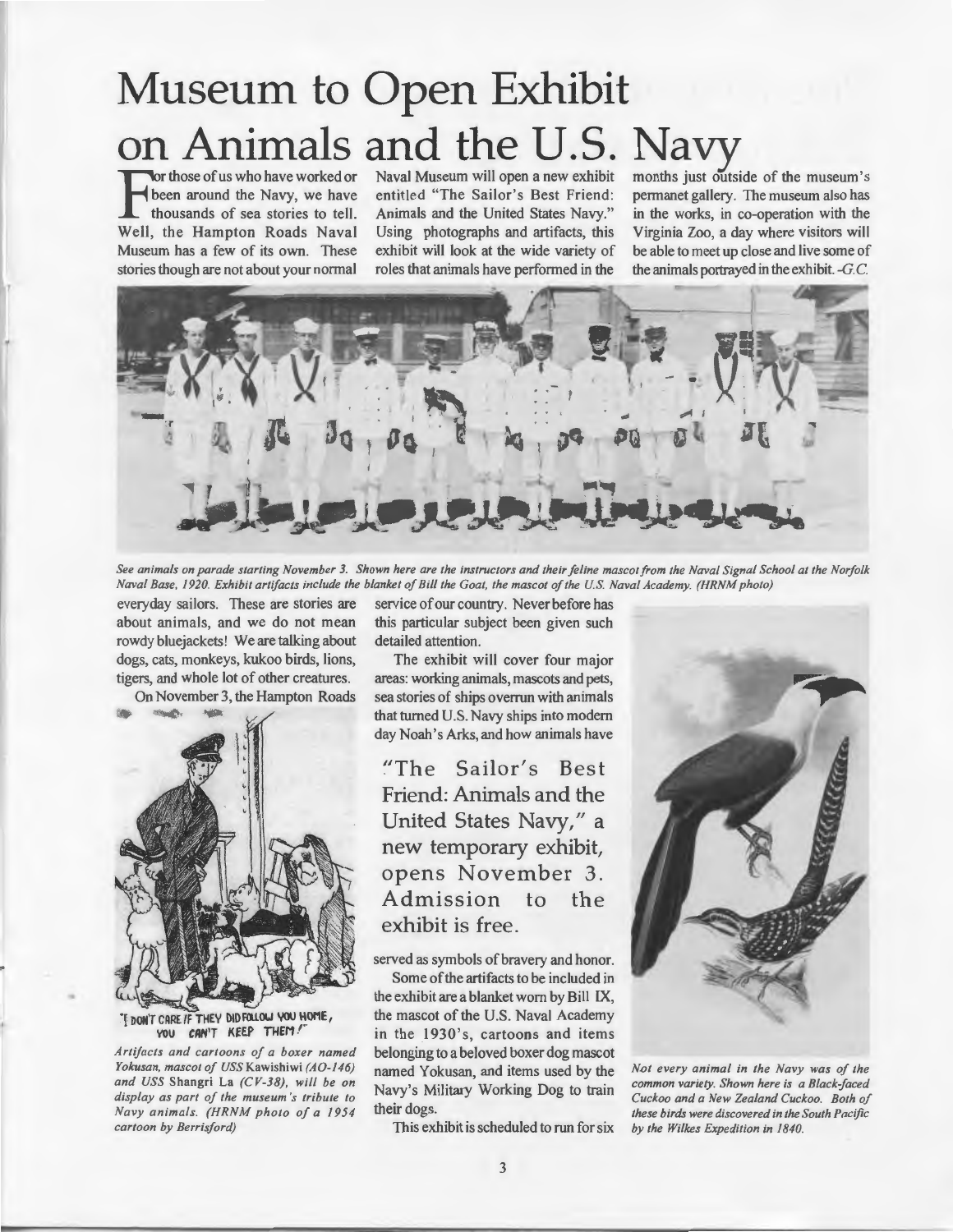### **The Original Strategic Defense Initiative**

Two 19th Century Weapon nuclear confrontation or the Systems for Hampton Roads follow. by Lt. Tom Whalen While SDI is heralded or harangued,

In the 1980's, President Ronald<br>Reagan put forward a bold and<br>controversial plan to prevent a<br>nuclear war. Officially called the n the 1980's, President Ronald Reagan put forward a bold and controversial plan to prevent a Strategic Defense Initiative (SDI), this plan envisioned completely removing the Soviet Union's nuclear warfighting capability through the use of high tech satellites in outer space. In theory, SDI's supporters reasoned that by making the Soviet's nuclear weapons arsenal obsolete, it would make their large conventional forces obsolete as well.

The American press, not known for strategic comprehension, labeled the program "Star Wars" and proclaimed it would not work. Like many defense projects, SDI won few friends because of its sticker price. The price tag was estimated into the tens of billions of dollars in order to make it operational. SOl was never fully funded and did not became operational. However does this necessarily make it a failure in the annuals of history? While the system never became operational it in fact had the desired effect. It assisted in the defeat of the Soviet Union and bringing the Cold War to a relatively peaceful conclusion.

The reason for this was that SDI addressed and answered the Soviet Union's nuclear war fighting strategy. Yes sports fans, our rivals in the East did not believe in the traditional "mutually assured destruction" strategy. Rather they believed in an extensive nuclear war fighting strategy, which included not only firing their nuclear arsenal at us but also absorbing all our nukes and continuing to fight until they achieved victory. If their nuclear arsenal could not be depended upon to inflict maximum damage they could not realistically expect to win a conventional confrontation that would

depending upon one's point of view, it was not a unique concept in American strategic ingenuity but rather one step in a tradition that goes back to the nation's early history. In the mid 1800's, the United States put forward a bold, and yes controversial plan, that Norfolk. They made sure it stayed there by placing two ships-of-line and three frigates in Hampton Roads. Even the invincible *Constitution* was forced to stay in the port of Boston for the better part of 1813 and 1814 due to the blockade.

With the American Navy more or less contained, and to relieve pressure on the Canadian front, the British went on the offensive. British soldiers and



*Capable of carrying 140 guns, the ship-of-the-line USS* Pennsylvania *was the largest sailing warship ever built for the U.S. Navy. The fact that it took 16 years to build her, the availability of smaller steam powered warships, and the lack of any credible sea time, make her a frequently mocked vessel. However,* Pennsylvania *and her smaller 74-gun cousins forced Europe for the first time to stand up and take notice of the American battle fleet. (HRNM photo of a lithograph by N. Carrier)* 

raised many of the same type of marines struck at will and were able to questions that SOl did in the 1980's.

This plan grew out of the harsh lessons learned during the War of 1812. During this war, the British grand scale strategic plan was to use the superior numbers of the Royal Navy to blockade American ports and harass our commerce. It worked all too well.

Individually, American warships in the War of 1812 did extremely well. However, they were few in number and by mid-1813, much of the small American fleet was bottled up in harbors by superior numbers. For example, in early 1813, the British chased the frigate *Constellation* into ravage larger maritime cities like Washington, D.C. and Alexandria, VA and smaller towns like Hampton, VA. Even in those cities where the raids were repelled, like here in Norfolk, the blockade had a long term impact on the maritime economy. As a result of these strategic victories by the British and the humiliations, the United States began planning and implementing the nation 's first real strategic defense initiative after the war ended.

The foundation of this new American military paradigm was to be the addition of at least eleven ships-of *SDI continued on page 5*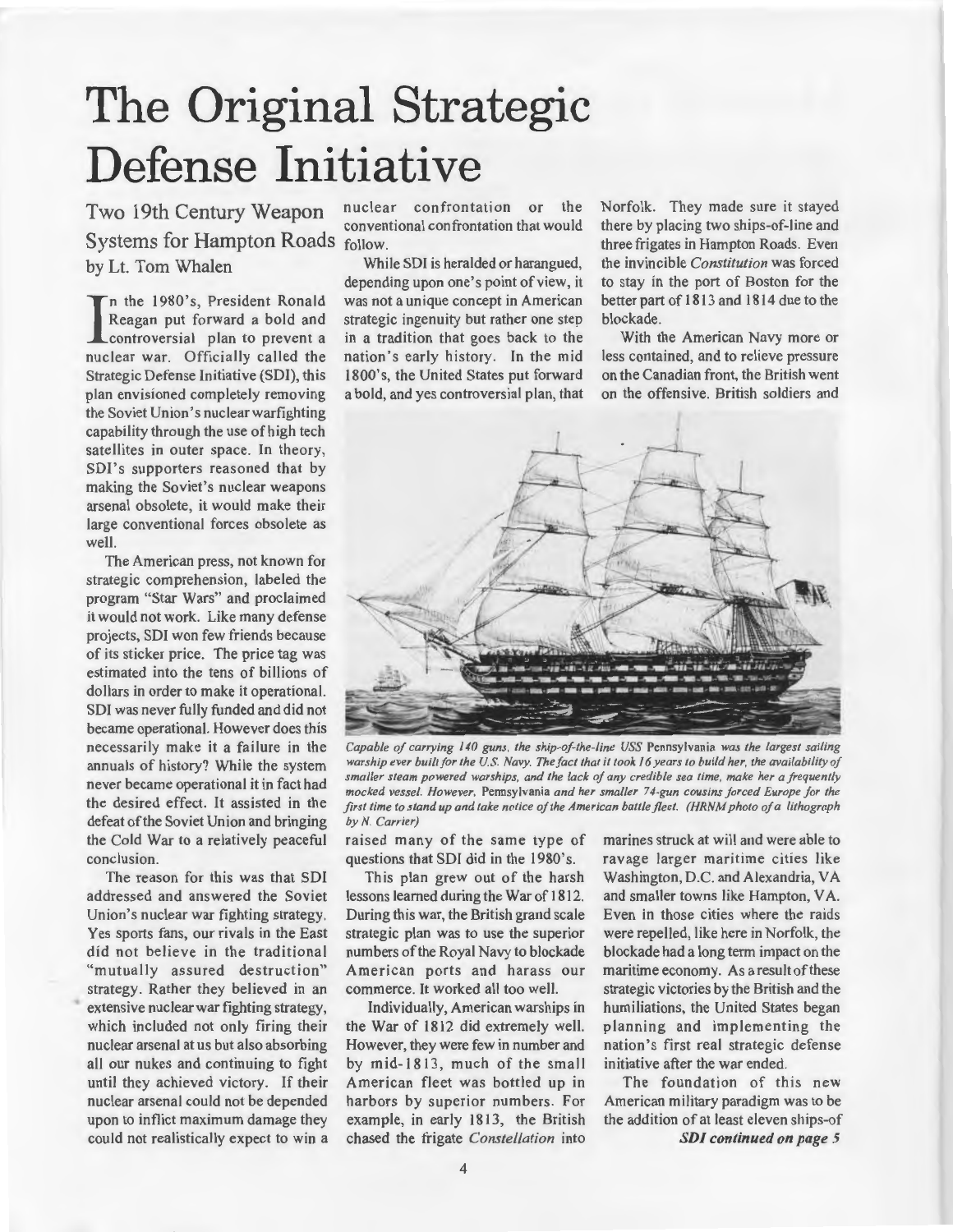

*This is a copy of a 1820 Robert E. Lee sketch of Fortress Monroe. The mammoth fortification was built to dominate the waterways of Hampton Roads and withstand any siege. (HRNM photo of a National Archives sketch)* 

#### *SDI continued from page 4*

the-line of "no less than 74-guns" combined with an extensive system of harbor defense structures or forts. The linch pens of this strategic system was to be stationed here in Hampton Roads: a huge stone fort at Old Point Comfort called Ft. Monroe and the blockadesmashing 3,241 ton, 120-gun USS *Pennsylvania.* The cost for these ships and fort infrastructure would be in the tens of millions of dollars and represent a huge percentage of the young nation 's gross domestic product.

Construction on Ft. Monroe was begun in 1819 and all but completed by the end of 1834. Originally the fort's construction was budgeted at \$850,000. But like many new defense systems, the total cost was much higher. One she was finished, her final price tag exceeded \$2,000,000 . It was classified among the banner battlements of the "Third System" forts, whose notable sisters included Ft. Sumter in Charleston, Ft. Pickens in Pensacola, Ft. Pulaski in Savannah, and Ft. Jackson just south of New Orleans. Each of these rock citadels possessed massive vertical walls, high centralization of armaments and soldiers, and tremendous total firepower.

Ft. Monroe is the largest fort in the country totaling more than sixty-three acres and encircled by a moat a mile and a quarter that ranges in width from 60 to 150 feet. She earned two nicknames, one very complimentary and one critical. Because of her size and firepower she was hailed<br>as "the Gibraltar of "the Gibraltar of because of her enormous costs

constructed its mammoth forts, the Navy's participation *.* in this new plan was the 74 gun battleships of the<br>*Delaware*-class. Six of these ships were completed prior to 1820-including USS *Delaware* which was built, and later burned in 1861 at the Gosport Shipyard-and gained great favor among Naval

officers.

But, 74 guns was not enough. It was felt that a warship was needed to blow anything out of the water that might blockade the American coastline. Thus, the concept for the monster 120 gun *Pennsy lvania* was born. Designed by master Naval architect Samuel Humphries, who copied many of the features found on the giant 130-gun Spain ish battleship *Santisima Trinidad,*  she was thirty-three percent larger than the 74's, could carry up to 140 guns, and needed a crew of 2,000 men to run. The 74-gun battleships cost the Navy about \$450,000 to build. This paled in comparison to *Pennsylvania's* armament and her price tag of \$800,000. This does not include the

eventually broken up on the construction ways.

Tight military budgets was the main explanation for *Pennsylvania's* lengthy construction time. The SDI of the 1800's did not have the benefit of lucrative government borrowing that the SDI of the 1980's did. In fact, in the 1800's it was considered unpatriotic for the government to borrow large sums of money and run a high public debt in peace time. As soon as the War of 1812 officially ended in 1815, Congress immediately devoted a large portion of the budget to paying off bonds issued to finance the war. In 1815, the public debt was \$123 million. During *Pennsylvania's* construction, the public debt had reach an all-time historical low of \$38,000.

Nonetheless, both *Pennsy lvania*  and Ft. Monroe were built to completion. For all their expenses, these two weapon systems had the desired effect upon the rest of the world. The European powers in both the political and military arenas all debated solutions to address these new and significant additions to American naval and coastal arsenals. They could no longer hope to control the sea with the ease of decades past. Any future conflict with the United States would reflect drastic and expensive strategic adaptations. The British Parliament, for example, immediately debated whether or not it should respond to



*Pleasure craft and merchant vessels cruise gracefully by Old Point Comfort and Ft. Monroe. This peaceful scene is brought to you in large part by the guns of Ft. Monroe and warships like USS* Pennsylvania. *(HRNM photo of a 1857 Ed Byer painting)* 

per-cruise operating expenses of *Pennsylvania's* construction by \$400,000. Construction began on this building an equally large battleship battleship in 1821, at the now closed called *Royal Albert*. Philadelphia Naval Shipyard, but was One may argue this initiative was a not finished until 1837. *Pennsylvania* outright military failure. After all, the was lucky. Many of the proposed one voyage of USS *Pennsylvania* was was lucky. Many of the proposed one voyage of USS *Pennsylvania* was

building an equally large battleship

to Hampton Roads, where upon arrival *York*, were never finished and **SDI continued on page 9**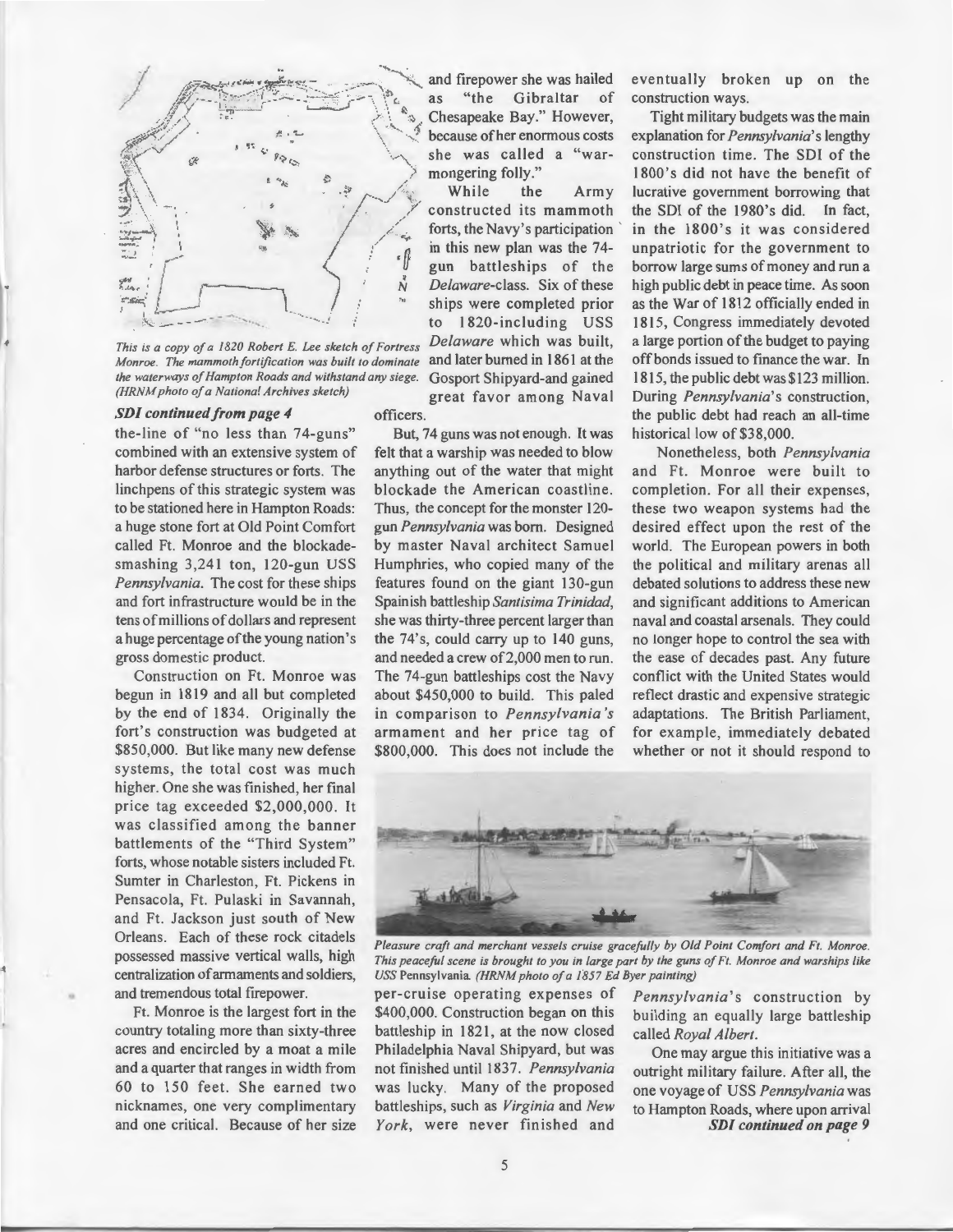#### *Decatur-Barron continued from Page 1*

prominence with his sneak attack into the harbor of Tripoli to bum the captured American frigate *Philadelphia.* This brought him immediate promotion to the rank of captain (at 25 still the youngest in U.S. Naval history.)

On his return from the Mediterranean, Decatur had met and started to court Susan Wheeler, daughter of Norfolk mayor Luke Wheeler. According to one version, the couple were walking one day when they encountered a party of naval officers including Barron. When one of the officers made a joshing remark about Decatur's interest in Miss Wheeler, Barron broke in to say there could be nothing improper, as he knew Decatur was already engaged to a young lady in Philadelphia. Decatur, unfortunately, had failed to mention that fact to Miss Wheeler. Norfolk historian George Tucker, on the other hand, blames the start of the animosity on an injudicious reference by Barron to the fact that Susan Wheeler was illegitimate.

Whatever the cause of the initial falling out, the relationship between Barron and Decatur was irreparably damaged in the aftermath of the *Chesapeake-Leopard* affair in 1807. Either scapegoat or villain, Barron was convicted of failing to clear *Chesapeake*  for action by a court martial that included Decatur. He was sentenced to a five year suspension from the Navy.

When the War of 1812 broke out, Barron was stranded ashore in Europe, his merchant ship having been seized by the Danes. He made a brief epistolary effort to seek reinstatement to active service, but in effect sat out the war in Copenhagen. In fact, Barron did not return until 1818, three years after the war ended. There is some hint in letters held by the Chrysler Museum that this tardy return was influenced by Barron's relationship with a Danish widow known only as "Mrs. H." Upon his return, Barron sought not only active duty, but command of the next Med Squadron based on his seniority. The date of his promotion to captain, May 27, 1799, put him second only to Navy Commissioner John Rodgers on the seniority list.

•

An uproar followed. Barron's reestablishment would have placed him

above the many officers who had earned promotion for their brave deeds during the War of 1812. Most of the officer corps felt this would be a gross injustice.

however, Perry came to criticize his former subordinate. He wrote to Purser Samuel Hambleton, "It was a matter of great doubt, when I began to reflect on



The rift between Barron and Decatur began in earnest when the British frigate Leopard fired on the *American frigate* Chesapeake, *in which Barron was her commodore, in 1807. The Secretary of the Navy ordered Decatur to serve on Barron 's court martial board even though Decatur made it clear before hand that he believed Barron to be guilty. (HRNM photo of a watercolor by Casey Holtzinger)* 

Decatur was perhaps the most vocal of Barron's opponents. By this time, Decatur was a member of the three-man Board of Navy Commissioners and atop the social swirl in Washington. Attacks on Barron's character were a regular part of dinner conversation at Decatur's wellattended soirees.

In the spring of 1819, one guest passed his remarks on to newly promoted Capt. Jesse D. Elliott, Barron's sole supporter Captain Elliott's conduct, to what to attribute his keeping so long out of action....I did not then know enough of human nature to believe that anyone could be so base as to be guilty of the motive some ascribed to him, namely, a determination to sacrifice me by keeping his vessel out of action." As criticism of Elliott mounted, his dislike of Perry grew to something like hatred. Elliott tried to use an outside agency to get even. U.S.

*"Sir, I have been informed in Norfolk, that you have said you could insult me with impunity, or words to that effect. If you have said so, you will no doubt avow it, and I shall expect to hear from you." -Barron to Decatur, June 1819.* 

among senior naval officers. Elliott saw a chance to advance his own designs. As a result of his spotty performance in command of the sloop *Niagara* at the Battle of Lake Erie, Elliott's personal courage had become suspect. Commodore Oliver Hazard Perry, in overall command at that engagement, had initially praised Elliott. Increasingly,

Marine Captain John Heath, had been head of the marine detachment aboard Perry's ship *Java.* An argument between the two had turned into an assault by Perry on Heath. A subsequent courtmartial found both at fault. Elliott prodded Heath into calling Perry out. In the resulting duel (at which Decatur acted *Decatur-Barron continued on Page* 7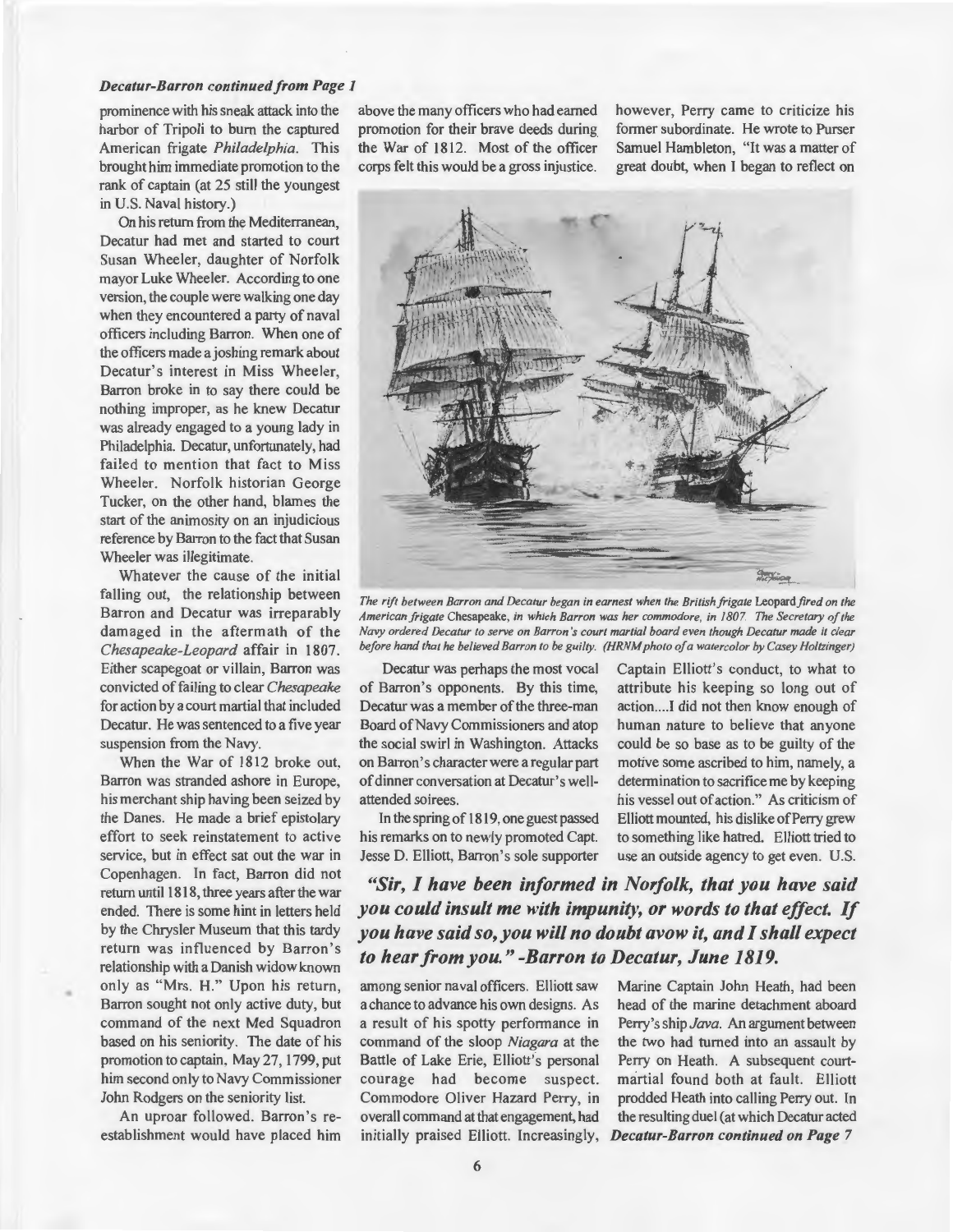#### *Decatur-Barron continued from page 6*

as Perry's second), Heath missed and Perry refused to fire. Unsuccessful in this attempt, Elliott directly challenged Perry three times. On each occasion, Perry declined to fight until Elliott's clearance by a board of inquiry made him a fit opponent. Further, Perry requested that the government court-martial Elliott and began collecting evidence against him. He wrote Elliott, "Mean and despicable as you have proved yourself to be, I shall



*On more than one occasion, Capt. William Bainbridge 's naval career was trumped by Decatur. He refused to speak to Decatur for five years until he heard from Decatur that he needed a second for an upcoming duel with Barron. Sensing an opportunity to see Decatur killed, he agreed to make the arrangements with Capt. Elliott. (Library of Congress)* 

never cease to criminate myself for having deviated from the path of strict propriety for the sake of screening you

Venezuela. With Perry dead, Elliott transferred his animosity to Decatur as the man with the greatest potential to harm his reputation.

Elliott had served under Barron aboard *Chesapeake.* He had been one of the few to give favorable testimony at Barron's 1807 court-martial. He saw in his relationship with Barron a chance to duplicate, perhaps more successfully, the strategy he had used in the Perry-Heath conflict. He hurried to Norfolk to report Decatur's remarks to Barron. Barron in response wrote Decatur in June 1819, "Sir, I have been informed in Norfolk, that you have said you could insult me with impunity, or words to that effect. If you have said so, you will no doubt avow it, and 1 shall expect to hear from you."

Decatur immediately responded, "Whatever I may have thought, or said, in the very frequent and free conversations I have had respecting you and your conduct, I feel a thorough conviction, that I never could have been guilty of so much egotism as to say, that 'I could insult you' (or any other man) 'with impunity." A week later, Barron responded with satisfaction that Decatur's "declaration, if I understand it correctly, relieves my mind from the apprehension that you had so degraded my character, as I had been induced to allege." To Decatur, Barron's words

*"Whatever I may have thought, or said, in the very frequent and free conversations I have had respecting you and your conduct, I feel a thorough conviction, that I never could have been guilty of so much egotism as to say, that 'I could insult you' (or any other man) 'with impunity." -Decatur's response to Barron's June 1819 charge.* 

from public contempt and indignity. For this offense to the community, I will atone in due time by a full disclosure of your disgraceful conduct."

In 1819, the Secretary of the Navy ordered Perry to South America to negotiate with Venezuela and Argentina in hopes of suppressing piracy. On his departure, Perry left the paperwork relating to the case with his close friend, Stephen Decatur. Unfortunately, Perry died of yellow fever off the coast of sounded too much like he had seen an apology when none had been offered. He closed this first portion of the correspondence by writing that the motives of Barron's informants was "a matter of perfect indifference to me, as are also your motives in making such any inquiry." Despite Decatur's tone, Barron decided to let matters rest.

A friend of Decatur, Master Commandant William Carter, jr., unfortunately, picked up rumors in Norfolk that Barron had gained an apology from Decatur. He convinced Decatur to send copies of the correspondence to Littleton Tazewell, Norfolk lawyer and Judge Advocate at Barron's 1807 trial. The circulation of these letters caused Barron to reopen the exchange in October. He accused Decatur of a "malignant spirit which had before influenced you to endeavor to ruin my reputation" and of "traducing my



*Capt. Jesse Elliott is one of the most underhanded and mysterious characters in the history of the U.S Navy. He loathed Decatur and did much to precipitate a duel between Decatur and Barron. He served as Barron 's second. (Naval Historical Center)* 

character whenever an occasion occurred which suited your views." Moreover, "a respectable officer of the navy" (presumably Elliott) had informed



*Commodore Oliver Hazard Perry was one of Decatur 's best friends and Capt. Elliott 's commanding officer at the Battle of Lake Erie. When Perry died of ye llow fever. Elliott transferred his resentment of Perry to Decatur. (Library of Congress)* 

Barron "that you have tauntingly and boastingly observed that you would cheerfully meet me in the field, and hope I would act like a man, or words to that *Decatur-Barron continued on page 8*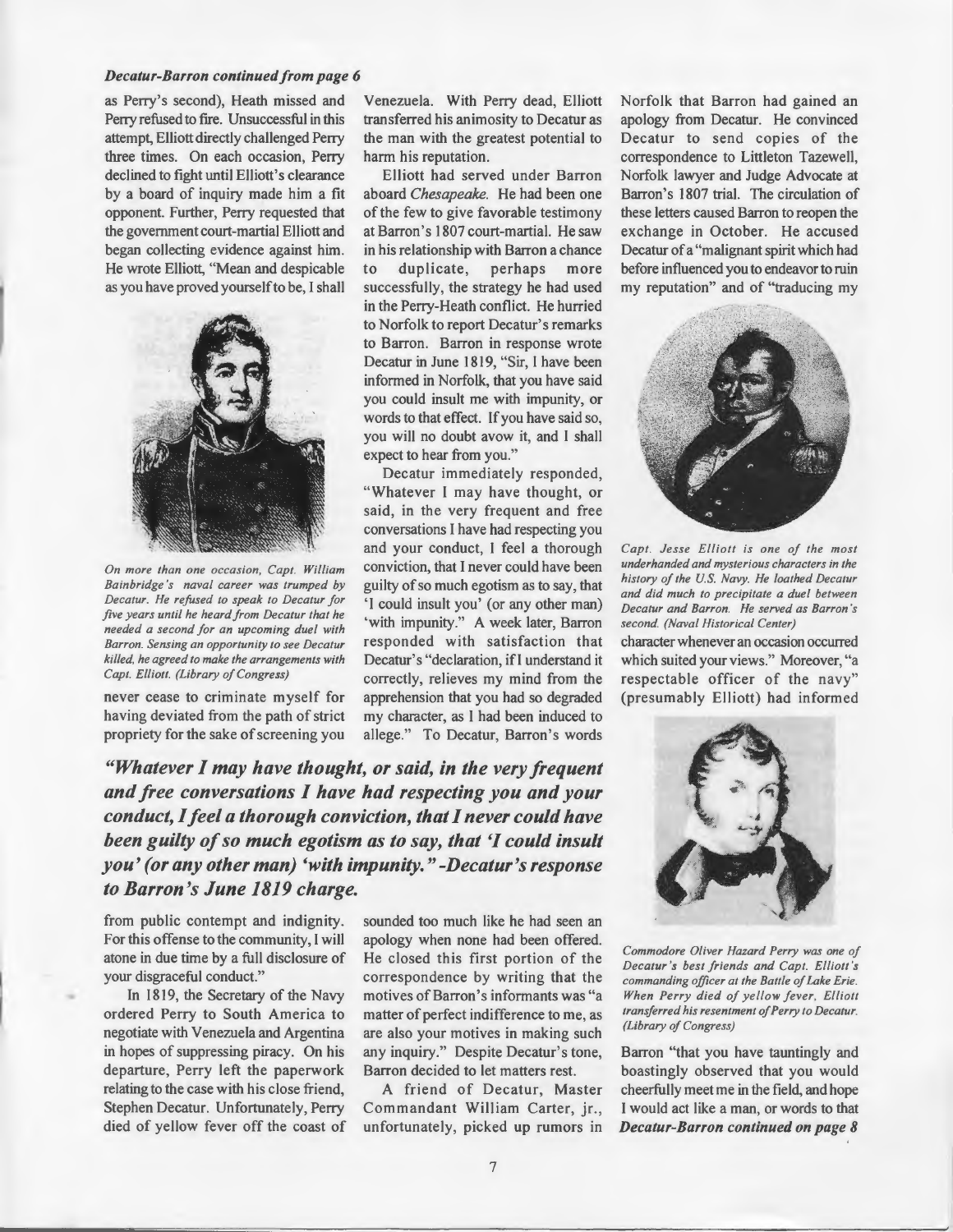#### *Decatur-Barron continued from page* 7

effect." Decatur responded with a long letter reviewing their former correspondence and explaining why he had sent copies to Norfolk. He also explained his views on serving on Barrons' court martial. He concluded by denying he had ever invited Barron to field nor ever expressed a wish Barron would call him out. He had merely made a statement to "a gentleman" (Elliott?)



*Stephen Decatur's lovely wife, Susan Wheeler Decatur.*  She was the daughter of the mayor of Norfolk and met *Decatur shortly after he had been made captain in 1805. Allegedly, Barron made an ofhand comment that she was an illegitimate child, much to Decatur's displeasure. (HRNM photo of a Decatur House painting by Gilbert Stuart. Used with permission.)* 

that "if you made the call, I would meet you." More letters followed that varied in intensity, but every *time* the waters seemed to calm, Elliott was at Barron's side with another claim of Decatur's hostility. Finally in January I 820, Barron issued a "call to the field".

Decatur had already begun to search for an officer willing to act as his second. In early November, he approached Commodore Charles Morris, then in Washington preparing to take command of the Brazil Station. According to a contemporary "[Morris] declined but offered his services for an accommodation, which, he told Commodore Decatur, *ought* to be made." Morris tried to convince Decatur that Barron was no coward and that others were using the quarrel for their own ends. Morris even drafted a sample note of

•

#### *"I have no desire to lose my own life, and nothing shall induce me to take his." -Decatur's instructions to his second Capt. William Bainbridge concerning the upcoming duel.*

explanation to Barron which would have prevented the conflict. Decatur, however, was convinced *any* conciliatory effort on his part would have been unseemly. Fellow Navy commissioners John Rodgers and David Porter also declined

to act as second.

In mid-December, Capt. William Bainbridge appeared in Washington. He had recently received the appointment to command the Mediterranean Squadron that Barron had desired. His flagship, the 74-gun ship-of-the-line *Columbus,* was undergoing refit at the Washington Navy Yard. Bainbridge, like Elliott, resented Decatur. In Bainbridge's case, he felt Decatur's fame came at the expense of his own. Bainbridge had been in command of *Philadelphia,* the same ship that Decatur gained fame for burning, when the frigate had been captured. In 1815, both Bainbridge and Decatur were given command of squadrons to punish the actions of Barbary states which had returned to attacks on American shipping during the War of 1812. Decatur had proved the

more active of the two. By the time Bainbridge (the senior officer) appeared off the coast of Africa, Decatur had already forced concessions from all the Barbary leaders.

As a result, Decatur gained yet more esteem to Bainbridge's disadvantage. In response, Bainbridge had refused to speak to Decatur for five years. So there was a staged aspect to Bainbridge's warm greeting when he encountered Decatur on a Washington, D.C. street. Decatur did not credit Bainbridge with any ulterior motives. He invited Bainbridge to move into his home during the refit. It was while a guest of the Decaturs' that Bainbridge agreed to act. Decatur asked only that his representative "to do the best you can for me. I have no desire to lose my own life, and nothing shall induce me to take his."

*Columbus* moved down to the vicinity of St. Mary's near the mouth of the Potomac River to finish preparations. It was aboard her on March 8, 1820 that the two seconds negotiated the . formalities of the meeting. Decatur had left the choice of weapons and distance to Bainbridge. His only request being that the location be specified as Bladensburg, outside Washington. His "friend" took full advantage of that authority.

A few days later, he sent Decatur a copy of the agreement. It stated the meeting would take place at Bladensburg as nine A.M. on March 22 and that the weapons would be pistols. Decatur was disturbed to read that distance was set at eight paces (about 24 feet) instead of the usual ten or twelve. Moreover, the opponents were to "present" before the count began. By custom, duelists pointed their weapons at the ground or at the sky before the count. This required them to take aim within a short period of time, a movement that often lead to missed shots. By aiming directly at one another before hand at such short range, Barron and Decatur were dramatically increasing the chances of a killing shot. Decatur's sense ofhonor prevented him from making any objections to these deadly rules.

Decatur realized that Bainbridge had completely blocked his true intentions. His wife Susan agreed in a memorial she wrote nearly thirty years later. " [Bainbridge] remained with us for two or three weeks; and during that time my husband requested him to act as his 'friend' in the difficulty with Commodore Barron and to do the best he could." She added, "Stephen had no desire to injure Commodore Barron and no desire to lose his own life. And the best thing Commodore Bainbridge could do in those circumstances was to cause my husband to be sacrificed in cold blood!"

*"A Friendship Under Fire" will conclude in the next issue* ofThe Day Book. The *editor would like to thank Harriet Collins oft he Moses Myers House for her assistance with this article.*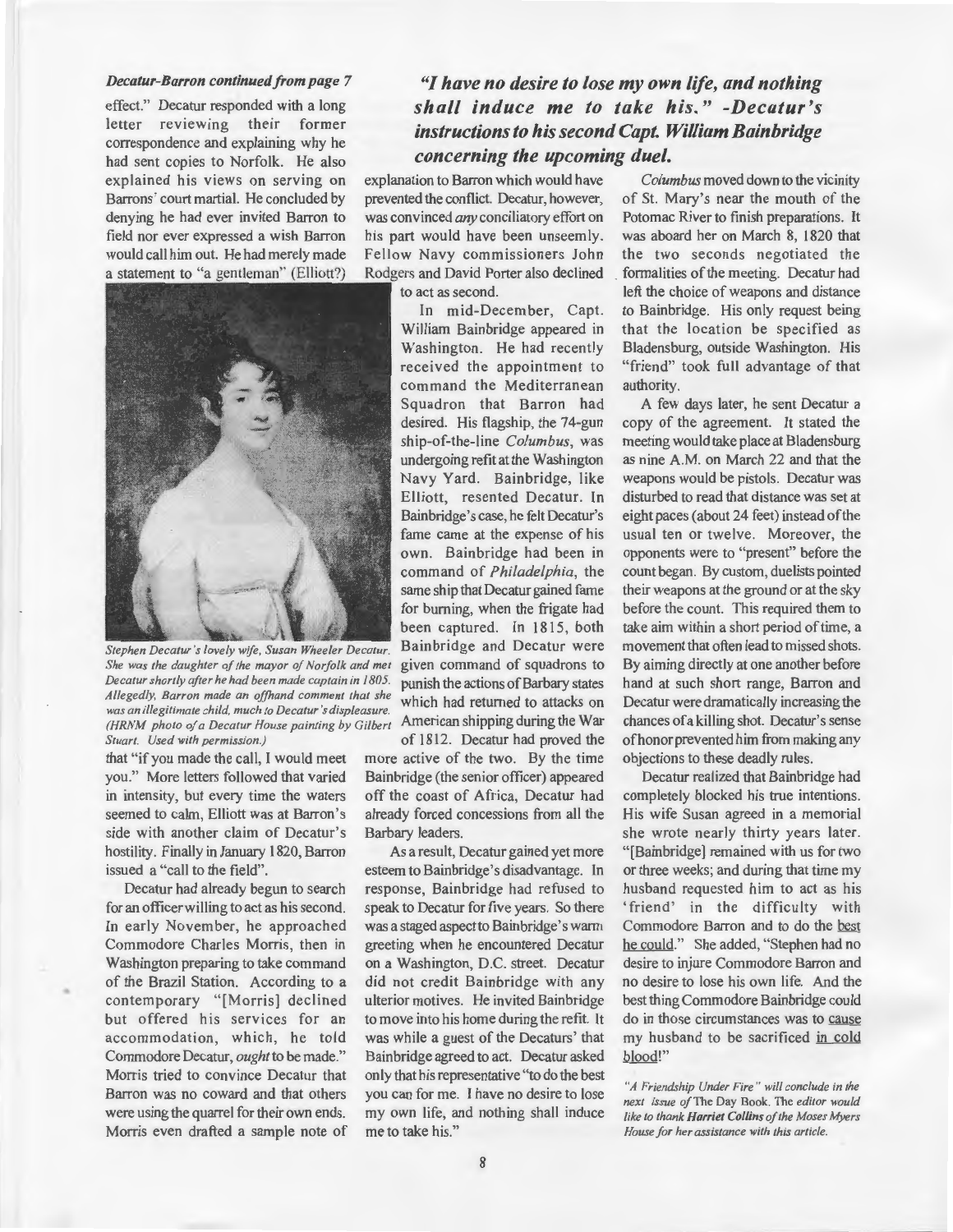### **Yolunteer** News & Notes

#### *Museum Shirts Are In*

The long awaited museum T-shirts  $\overline{\mathsf{L}}$  are in. If you signed up for one and have not picked it up yet, see Marta. The cost for each shirt is \$20 and you should make your check out to the Hampton Roads Naval Historical Foundation. There are a few extras left over, if you need more or did not originally sign up for one.

#### *Congratulations!*

 $\sum$  *J*e realize we have not been able to recognize volunteer time. This is due to lack of a full-time volunteer coordinator. Nonetheless, our part-time coordinator, Sally Tobin, has calculated the hours as of August 8 and we present them here:

1000 hours Ralph Preston Eleanor Dipeppe Jud Hill

#### 500 Hours

Harold Anten Joe Mosier Ray Weller

•

#### *SDI continued from page 5*

she became the most heavily armed hotels in American history. She was just too expensive to keep underway and operational. As for Ft. Monroe, she never fired a shot in anger at a foreign invader or was asked to repel an invasion from the east.

Yet success of a defense policy can be measured as much by prevent a conflict as by actually winning a conflict. Between 1815 and 1861, the United States did not fight any major sea battles and nor did threats appeared to her commerce or her ports. America's foes were forced to honor the threat, whether or not we could have implemented it.

This was not due to a lack of enemies.



*HRNM docents Jud Hill, AI Petrich, Jim Reid, Harrell Forrest, Ken Wiley, and friends at the August 21 picnic. (Photo by Gordon Calhoun) Summer Picnic* 

#### 100 Hours Sally Tobin

#### *New Volunteer Opportunities*

You all should have received a letter outlining areas where the museum needs assistance. We are currently facing a major cut in funding and really could use help in these areas.

As a reminder we need help with:

- I) AAM Accreditation
- 2) Research
- 3) Program Planning
- 4) Development
- 5) Public Relations

If you are interested in any of these areas, please contact Becky at 322-2990.

It is somewhat fitting that the fort's namesake, President James Monroe, issued one of the most aggressive foreign policy initiatives in American history during Ft. Monroe's and *Pennsylvania's*  construction: the Monroe Doctrine. This policy was a point blank threat to the European powers to stay out of the affairs of countries in the Western Hemisphere. It would be tested many times by the Europeans and quoted by many American Presidents long after Monroe left office.

It is not what *Pennsylvania* became after arriving in Hampton Roads that is significant, it is what she was designed to be or represent that ultimately

 $A<sup>ll</sup>$  we can say is Wow! We hope that you all had fun at the annual summer docent picnic on August 21. This year's was held on the picnic grounds of the Oceana Naval Air Station. Many thanks to picnic committee members Gene Hanlin, Ann Prince, Gurley Ritter, Preston Turpin, and Margaret Godfrey for organizing this festival of food and fun.

#### *Reminder*

Remember there is a docent meeting<br> **R** on September 19 at 10 a.m. here at Nauticus. Rich Conti, interim director of Nauticus is scheduled to speak. -G.C.

matters. The young nation recognized the importance of commercial and military ships movements and in building these powerful weapons America proved to the rest of the world that she would pay the cost required to support and defend her national interests. This is what uncommonly supports the fact that Ft. Monroe and USS *Pennsylvania* were not expensive failures but rather were comprehensive and very grand successes in providing security for Hampton Roads and the United States as a whole.  $\mathbf{\mathbf{\underline{4}}\underline{\underline{\mathbf{8}}}}$ 

*The editor would like to thank David Johnson of the Castemate Museum for his assistance with this article.*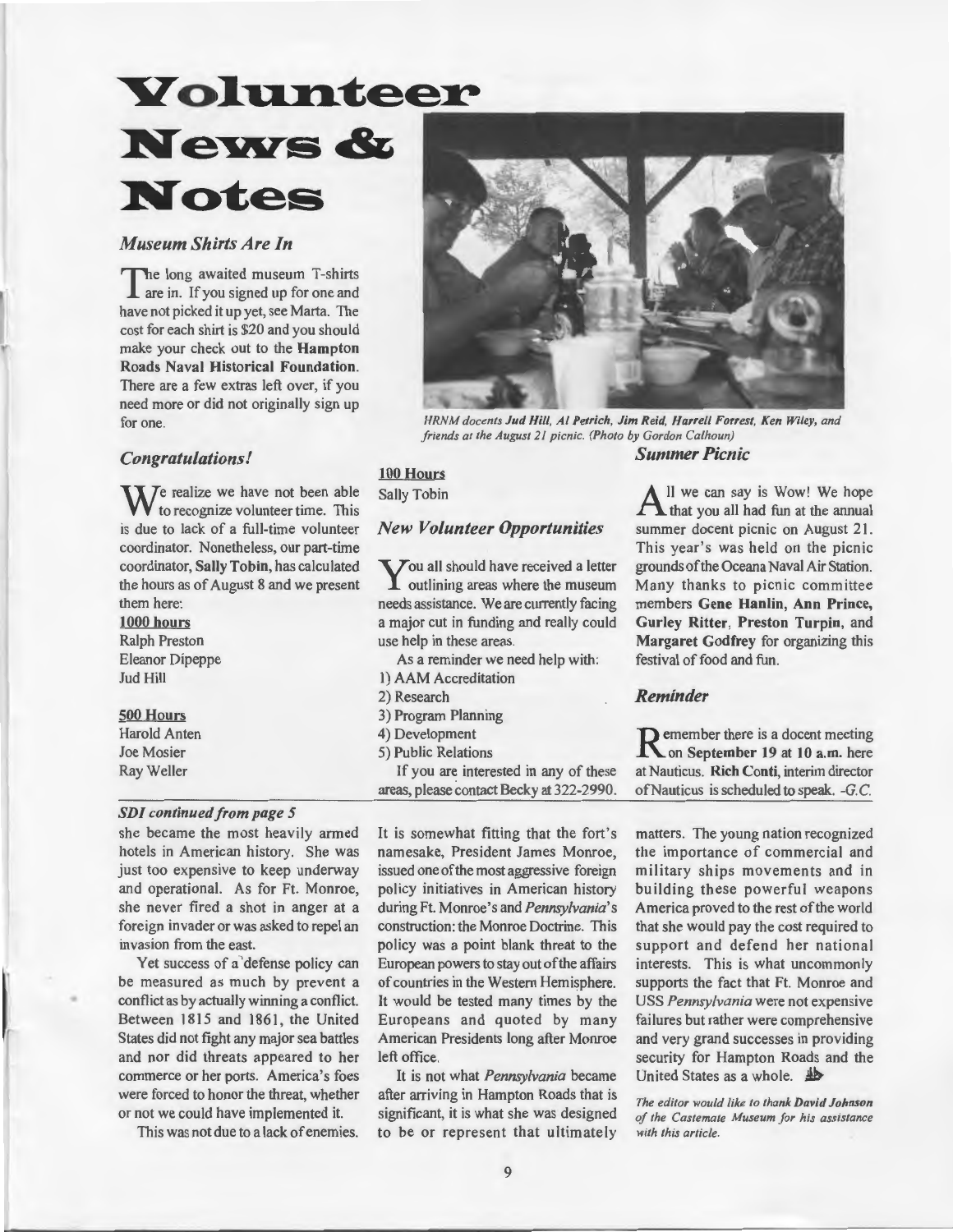

#### *Hardest to Pronounce*

The U.S. Navy draws from all sections of American culture to name its ships. As a result some are pretty dam hard to pronounce. Here is the long list of nominees for this award:

USS *Canonicus*  USS *Catalba*  USS *Mahopac*  USS *Oneota*  USS *Miantomoh*  USS *Agamenticus*  USS *Monadnock*  USS *Montauk*  USS *Nahaunt*  USS *Patapsco* 

USS *Haleakala* 

All of these ships, except the last one, are Civil War-era monitors and are named after either Native American tribes, villages, or famous warriors. *Haleakala* (AE-25) was an ammunition ship in the 1960's and 70's and was named after one of the volcanoes in Hawaii. We would like to recognize BTCS (SW) Dandes for nominating *Haleakala* and the staff of the Monitor Marine Sanctuary for nominating the winner, the monitor USS *Miantomoh.* 

#### *Most Patriotic*

T.S. Naval vessels are one of the great symbols of American power and pride. As a result, we have given several ships patriotic names as examples of our pride. Here are the most patriotic names:

USS *Constitution*  USS *Congress*  USS *President*  USS *Constellation*  USS *United States* 

*he* ~useum *Sage* 

#### *The First Annual Bamboozle Awards*

The nominations are in for The Sage's first ever U.S. Navy ship name<br>competition, henceforth called The Bamboozle Awards. Bandbeezle is a maritime term for a practical joke.

As a reminder, the categories are Hardest to Pronounce, Most Patriotic, Most Confusing, Most Ironic, Most Lucky, and Best Overall Name.



*Competition for the "Hardest to Pronounce " award was pretty stiff In this particular engraving alone are three nominees: the monitors USS* Montauk, Nahaunt, *and* Patapsco. *The U.S. Navy named most of their single and double-turreted monitors after Native American tribes or famous Native American warriors like Chief Tecumseh. (HRNM photo of a June 13, 1863 Harper's Weekly engraving.)* 

USS *Patriot* 

USS *George Washington* 

USS *Stars and Stripes* 

When the Confederate States formed their navy in 1861, they named a few ships after some of their "founding fathers."

CSS *Patrick Henry* 

CS Privateer *John* C. *Calhoun* 

CS Privateer *Jefferson* C. *Davis* 

We picked *Constitution* as our winner.

#### *Most Lucky*

Some U.S. Navy vessels have been<br>blessed with luck. No matter how sticky the situation got, the ship always remained afloat. Is it in the name? Here are a few of the most fortunate:

USS *Constitution-Defeated* four British frigates in three different battles, escaped from a squadron of six battleships and frigates, blasted the Barbary Pirates, and is still around today.

USS *Brooklyn-* During the Battle of Mobile Bay, it struck several underwater mines at the entrance to the bay. None of them went off.

USS *Minnesota-Engaged* CSS *Virginia* twice after running aground, and lived to tell about it. Also survived several devastating shots from the guns of Ft. Fisher.

USS Franklin (CV-13)-This carrier's journey home from the Pacific is the stuff of legends. Her crew was able to keep the carrier afloat for thousand of miles after being severely damaged by air strikes.

Our winner is the frigate USS *Constitution.* Congratulations to Hunt Lewis for nominating the winner.

#### *Most Ironic*

This category has ship names in history that did not exactly fit the ship mission.

*USSAphrodite* (SP-135)-World War I patrol escort. Named for the mythological Greek goddess of love. Puts a new spin on the phrase "Make Love, Not War."

USS *Pansy-*World War I VIP yacht. USS *Cuttlefish* (SS-171) and USS *Spadefish* (SSN-668)-A cuttlefish is a small ten-armed creature that is a cousin to the squid. A spadefish is a colorful, peaceful tropical fish found all over the world's oceans.

*Ship Names continued on page 11*